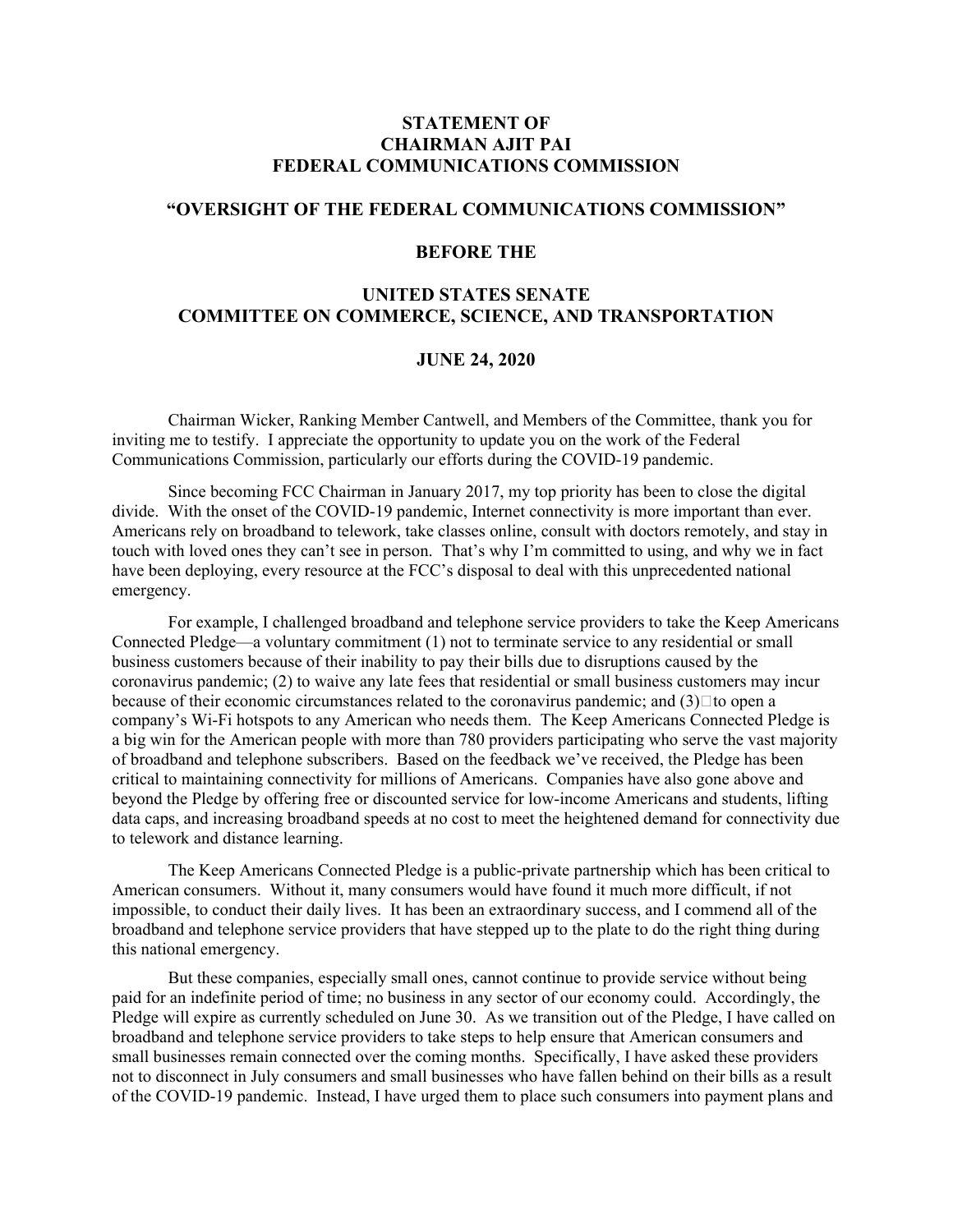deferred payment arrangements to ensure that these consumers have a chance to catch up. I have also asked them to maintain and expand their plans for low-income families and veterans as well as their remote learning plans for students. Some companies have already stepped up to the plate in these regards.

But I believe more is needed. Back in March, the Commission worked with Congress to secure funding for the COVID-19 Telehealth Program, which has aided hospitals, health care providers, and patients in some of the hardest-hit areas of the country. As we transition out of the Pledge, I believe now is the time for further legislation to ensure that doctors and patients, students and teachers, low-income families and veterans, those who have lost their jobs and livelihoods due to the pandemic and the accompanying lockdowns, those in our cities and those in the countryside—in short, all Americans remain connected until this emergency ends.

The efforts of the Commission and the private sector as we transition out of the Pledge will afford Congress the opportunity to provide funding in July to help ensure that Americans have continued access to broadband and telephone services. And the Broadband Connectivity and Digital Equity Framework proposed by Chairman Wicker and Ranking Member Greg Walden of the House Committee on Energy and Commerce is a forward-thinking proposal. The FCC welcomes the opportunity to work with you on this or other related legislative initiatives.

Expanding telehealth has also been a key priority for the Commission throughout the pandemic. I would like to take this opportunity to thank the Committee and Congress for establishing the COVID-19 Telehealth Program as part of the CARES Act. Funding for this program supports the daily work of frontline healthcare providers in hard-hit regions, from Massachusetts to the Navajo Nation. By supporting connected healthcare services, we're enabling many patients to access care remotely, while reducing the risks to healthcare providers. The Program has thus far made a major impact; we've approved 367 funding applications in 45 states and Washington, D.C., for a total of \$128.23 million. In Mississippi, for example, we've awarded funding to the University of Mississippi Medical Center/UMMC Consortium in Jackson, the Southwest Mississippi Mental Health Complex in McComb, and Leland Medical Center in Leland. In Washington State, we've provided support to the Providence St. Joseph Health Consortium in Renton, and the Hilltop Regional Health Center in Tacoma.

Since March, the Commission has also taken a significant number of steps to help meet connectivity needs through the Universal Service Fund. For example, the Commission unanimously adopted my February proposal to fully fund all eligible Rural Health Care Program services for the current funding year with an additional \$42.19 million. We took additional action to assist program participants, including extending the application window until June 30, 2020, and easing competitive bidding requirements for health care providers with expiring evergreen contracts. We've also waived our gift rules governing the program to enable service providers to offer, and hospitals and rural healthcare providers to solicit and accept, free improved connections or additional equipment for telemedicine during the coronavirus outbreak.

And the FCC has taken other decisive action to allow providers to better serve consumers during the pandemic. For instance, we've granted Special Temporary Authority to allow fixed wireless providers, cellular carriers, and others to use additional spectrum. These actions have yielded positive results, increasing speeds, improving consumer access, and otherwise ensuring that spectrum is put to its highest valued use.

Indeed, it is notable that even with a massive shift in society, with millions of Americans staying (and thus accessing the Internet) at home, our nation's communications networks have held up very well. There has been a noticeable increase in traffic and a change in usage patterns, but our broadband networks have met the challenge. For example, according to the most recent data from Ookla, average fixed and mobile broadband download speeds in the United States are now three to five percent faster than they were before the pandemic hit the United States. I believe that's thanks in part to networks being designed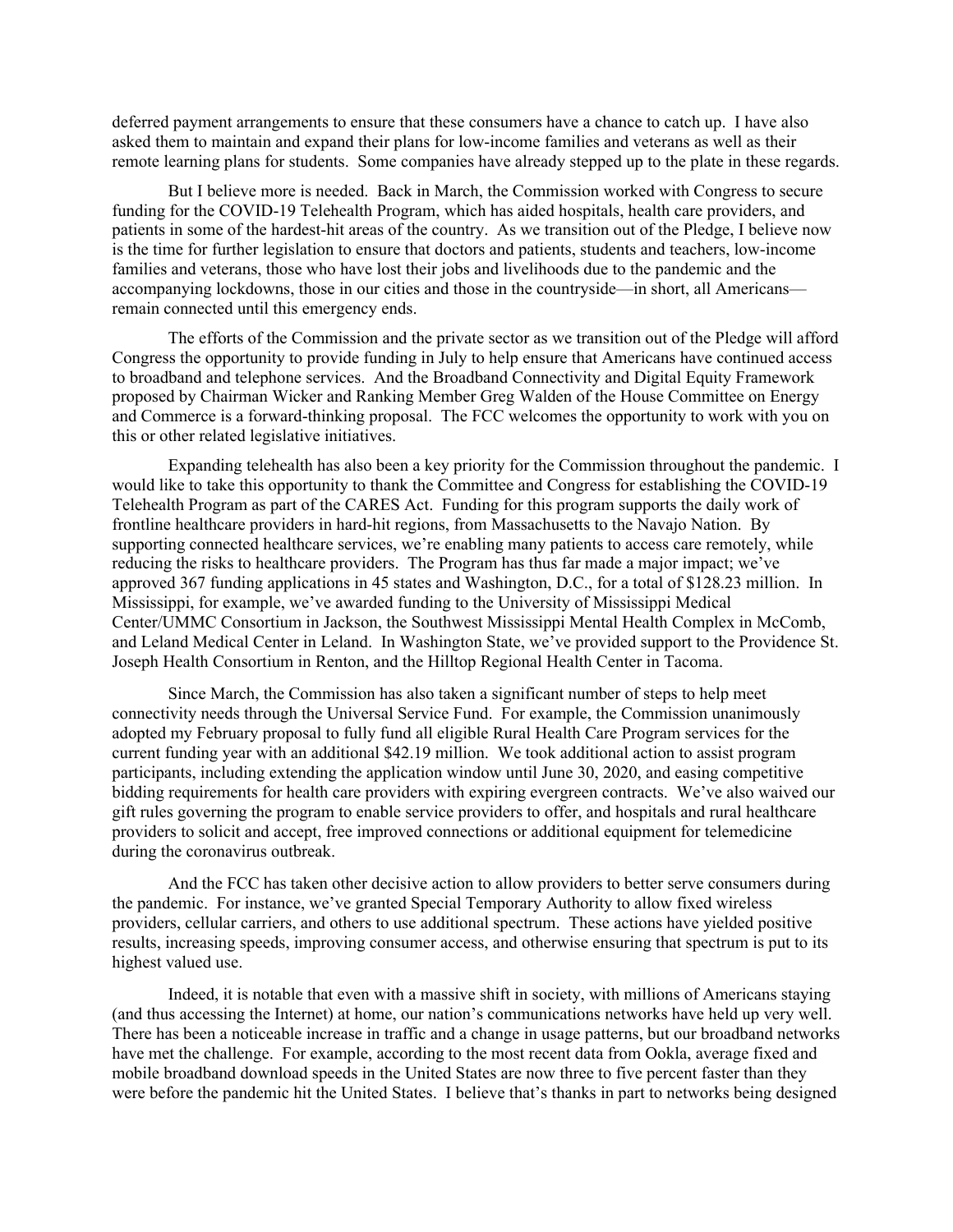to handle ever-higher peak traffic loads and in part to our market-based regulatory framework, which over the past three years has promoted substantial infrastructure investment and deployment.

Outside of the context of the pandemic, the digital divide continues to close. New fiber deployment set a record in 2018—a record that itself was broken in 2019. From 2016 to 2018, the number of Americans without access to at least 25/3 Mbps fixed broadband fell by 30% while the number of Americans without access to 250/20 Mbps fixed broadband plummeted by 75%. According to Ookla, during that same time period, the number of Americans without access to 10/3 Mbps 4G LTE mobile broadband fell by 62%.

Broadband service is also improving, with average speeds skyrocketing. According to Ookla Speedtest Intelligence Data, average fixed broadband download speeds have increased by 133% since January 2017 while average mobile broadband download speeds have increased 99% during that same time period. The Internet remains free and open. The United States is leading in 5G, with the FCC delivering low-, mid-, and high-band spectrum. We continue to work to promote rural broadband deployment through the reduction of regulatory burdens and reform our USF programs, aiming to efficiently distribute funds to those areas where the business case to deploy with private capital alone does not exist.

With respect to our efforts to expand broadband access, the Commission's 2018 Connect America Fund Phase II reverse auction allocated \$1.488 billion in support over ten years to expand broadband to more than 700,000 unserved rural homes and small businesses in 45 states. We've now authorized thirteen waves of funding, totaling more than \$1.45 billion, which expands connectivity to 643,813 homes and businesses nationwide, including in Arizona, Colorado, Florida, Hawaii, Illinois, Indiana, Kansas, Massachusetts, Michigan, Mississippi, Missouri, Montana, Nebraska, Nevada, New Mexico, South Dakota, Tennessee, Texas, Utah, Washington, and Wisconsin. I have seen the positive results for myself, traveling in February to Wind River Reservation in Wyoming. There, I visited with Tribal leaders, including a Tribally-owned broadband provider which is using CAF Phase II funding to extend highspeed access to very rural, poor members of the Northern Arapaho and Eastern Shoshone Tribes.

Going forward, the Rural Digital Opportunity Fund represents the Commission's boldest step yet in bridging the digital divide. This new program builds upon the success of the CAF Phase II auction and will provide more than \$20 billion over the next decade to support up to gigabit service for up to 6 million rural homes and businesses through a competitive reverse auction. We plan on targeting support to areas lacking access to fixed 25/3 Mbps broadband through a two-phase approach. The first phase will address areas of the country that everybody agrees are unserved. The second phase will cover areas in which the first phase doesn't yield winning bidders, as well as any areas that are partially served.

Through the Rural Digital Opportunity Fund, we will connect more Americans to faster broadband networks than any other USF program in history. On June 9, the Commission adopted a Public Notice setting forth auction procedures for the first phase of the auction, which is scheduled to begin on October 29. This phase will make up to \$16 billion available for the deployment of fixed broadband networks across rural America. The benefits would be felt from the Mississippi Gulf Coast to the Appalachian Mountains, and from the Great Plains to the Pacific Ocean.

Now, some have called for delaying Phase I of the Rural Digital Opportunity Fund auction—for months, and more likely for years—until more granular broadband coverage maps are ready through the Commission's Digital Opportunity Data Collection. But that would be a mistake; the areas the Commission is targeting in the Phase I auction are areas where the Commission's current data show there is currently no service. As of March, Commission staff estimated that approximately 11.7 million unserved Americans live and work in areas that we *know* are unserved. Delaying them access to broadband purposely keeps them on the wrong side of the digital divide and also will do nothing to help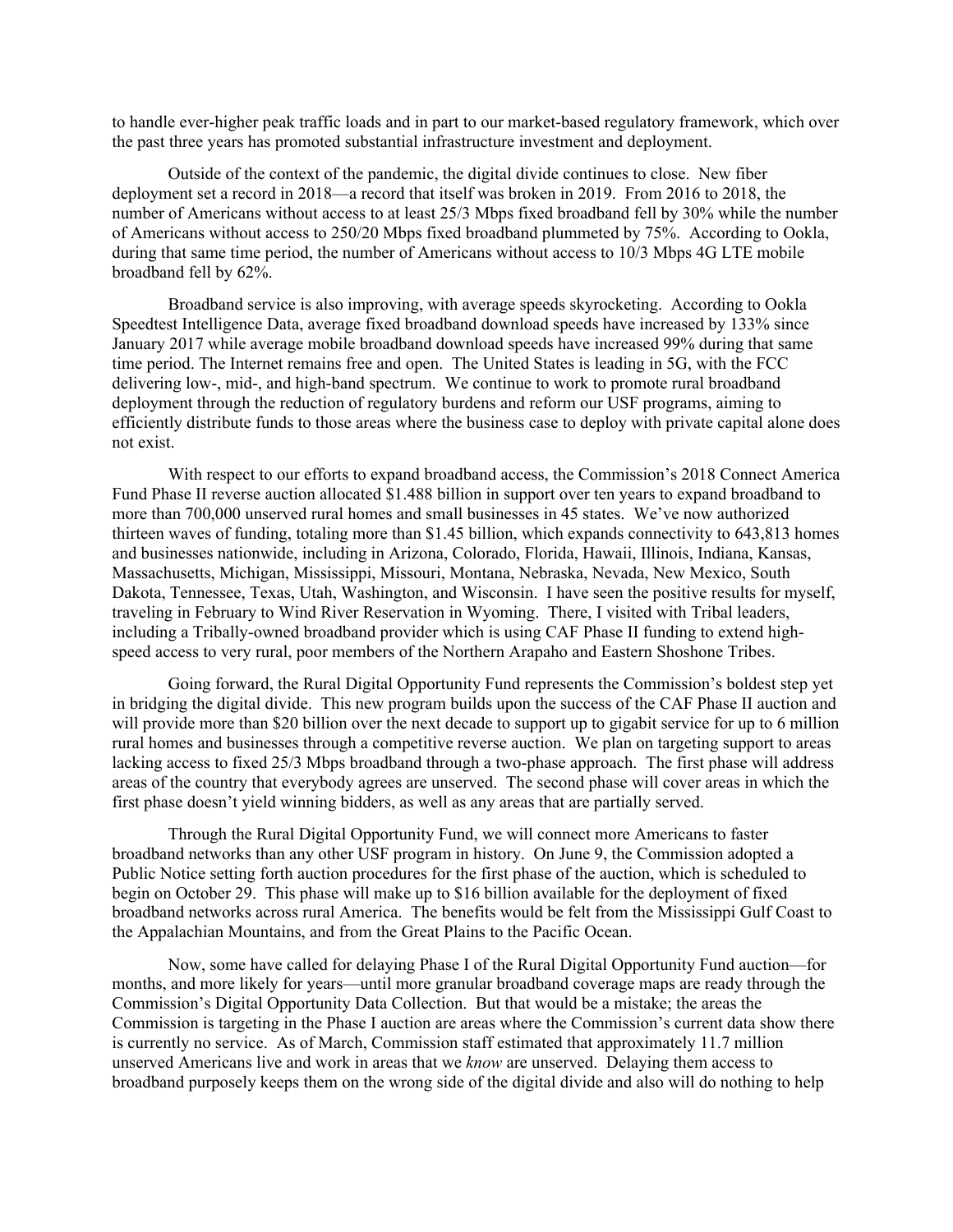those living in partially-served areas get broadband more quickly. We're not going to do that. Digital opportunity delayed is digital opportunity denied.

We have also made significant progress on the Commission's 5G FAST Plan. With respect to spectrum—the first component of that Plan—the Commission has left no stone unturned in its quest to make a mix of low-, mid-, and high-band spectrum available for 5G services. Our auctions program has been active and has produced at record levels. Earlier this year, we concluded Auction 103, in which bidders won licenses for 3,400 megahertz of spectrum in the upper 37, 39 and 47 GHz bands, the most spectrum ever won in a single auction. That auction followed the aggressive schedule set the year before, when we auctioned 850 megahertz in the 28 GHz band, and 700 megahertz in the 24 GHz band. Combined, these three auctions made available almost five gigahertz of high-band spectrum for commercial use. To put that in perspective, that is more spectrum than was used for terrestrial mobile broadband by all wireless service providers in the United States combined before these auctions started.

Gross proceeds for these three auctions totaled over \$10 billion. And with more auctions to come, now is a fitting time to reiterate my 2016 call for a Rural Dividend. Such a dividend would set aside 10% of the net proceeds from the Commission's spectrum auction program and make them available for rural broadband build-out as a supplement to our high-cost program. With new auctions on the horizon, now is the time to act, and I applaud Chairman Thune for his recent proposal along these lines.

Coming up next is our 3.5 GHz auction, scheduled to start on July 23. It will make available 70 megahertz of spectrum for Priority Access Licenses on a county-by-county basis, offering the greatestever number of licenses—over 22,000—in a single FCC auction. Earlier this month, our auctions staff announced we had received 348 short-form applications to participate in the auction, also a record for any single auction.

Next on deck is the 2.5 GHz band. The Rural Tribal Priority Window for the 2.5 GHz band is currently open. As you may recall, the Commission last year liberalized the rules of this underused midband spectrum and created a special opportunity, a priority filing window, for rural Tribes to get early access to 2.5 GHz before the start of an auction. That window has been open since February 3 and will close on August 3. Our staff has been engaged in reaching out to Tribal stakeholders about this window for the better part of a year now, including notifying every single federally-recognized Tribe in the country before the start of the window and providing ongoing support during the window. I'm grateful for their efforts to assist Tribes in applying for this unique chance to acquire prime spectrum that is wellsuited for rural deployments. Once the window closes, I expect we will move forward with scheduling a 2.5 GHz auction in the first half of 2021.

We're also on track to commence a public auction of 280 megahertz of mid-band spectrum from 3.7-3.98 GHz (known as the C-band) beginning December 8. I want to acknowledge the continued interest and support of the FCC's C-band proceeding by Chairmen Wicker and Thune, and other Committee members. Our efforts to make this critical spectrum available for 5G have been going very well. Our staff announced earlier this month that all eligible space station operators currently using this spectrum had committed to an accelerated relocation—meaning it will become available for 5G two to four years earlier than otherwise would have been the case. Getting this essential spectrum out years ahead of schedule will promote American leadership in 5G, faster and more reliable wireless broadband connectivity for consumers, and the creation of millions of jobs, billions of dollars in investment, and stronger economic growth.

The Commission also took a bold step in April to increase the supply of unlicensed spectrum: We opened up the entire 6 GHz band for unlicensed use—a massive 1.200 megahertz test bed for innovators and innovation. By doing this, we've effectively increased the amount of mid-band spectrum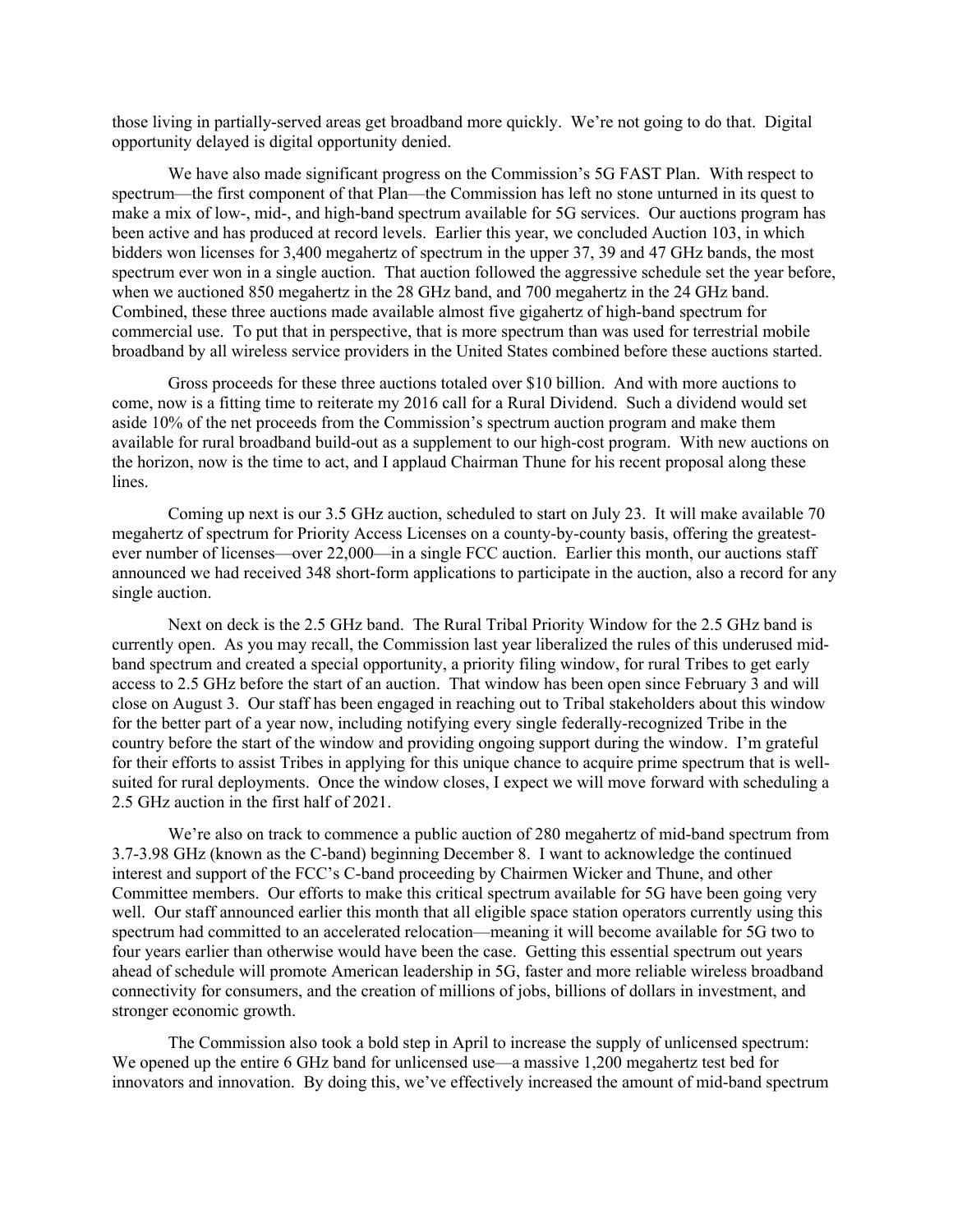available for Wi-Fi by almost a factor of five, which will be a huge benefit to consumers and innovators across the nation, while also protecting incumbent users of this spectrum from harmful interference.

In May, the Commission modernized the rules for the 900 MHz band to help critical infrastructure entities develop and deploy mission-critical broadband services. This new use of low-band spectrum will help us meet the communications needs of industries that provide crucial services, like power, to the American public.

In June, the Commission also started a proceeding aimed at revitalizing the 70, 80, and 90 GHz bands and expanding their use for new services. Putting this long underused, high-band spectrum to use could create new opportunities for reliable 5G backhaul to ferry data from the edge of the network to its core.

Rounding off our progress on spectrum, the post-incentive auction broadcast television transition is nearing a successful conclusion. I am pleased to report that, despite the ongoing pandemic and related work stoppages, 896 of 987 affected television stations—which is over 90% of transitioning stations have already vacated their pre-auction channels. The result is increased deployment of wireless services, including 5G, throughout the United States using the 600 MHz band. And we expect that almost all stations will transition before their July 3 deadline. I'd like to thank the broadcasters, tower crews, and wireless companies for their work throughout the repack, and extend a special thanks to this Committee for its support. Through our combined efforts, the repack has gone off smoothly. Additionally, Commission staff is working closely with a few individual stations that may not make the deadline due to circumstances beyond their control to devise plans that will ensure a prompt transition and continuation of service to their communities during the ongoing national emergency.

In addition to pushing more spectrum out in the marketplace, we continue to clear regulatory hurdles and facilitate infrastructure build-out, spurring record-breaking capital investments in essential infrastructure, including fiber-optic cables and small cells. Indeed, hundreds of thousands of small cells will need to be deployed each year to meet growing mobile data demands. In addition to its necessity for 5G deployment, these installations (along with new towers) create employment opportunities for skilled workers. And now that T-Mobile's recent acquisition of Sprint is completed, the six-year clock has started for T-Mobile to deliver on its commitment to the Commission to extend its 5G network to 99% of Americans, including 90% of rural Americans.

One issue that I know is important to this Committee is broadband mapping. As you know, Congress passed the Broadband DATA Act, ratifying the Commission's decision last year to require new, granular broadband deployment maps for both fixed and mobile providers. Unfortunately, the law prohibits us from relying on the Universal Service Administrative Company as we had planned to implement that effort and develop new broadband maps—even though we repeatedly warned Congress starting last year that this provision would disrupt our work on improving these maps and prevent us from implementing the new maps without a separate appropriation to cover the significant costs of developing the new maps. As such, the Commission stands ready and willing to implement this measure, but we do not have the \$65 million needed to get that effort off the ground and implement that law through its first year. We want to work with you to appropriate this funding as soon as possible so we can move forward quickly to improve our nation's broadband maps. In the meantime, the Commission will continue to work on rulemakings as appropriate (and allowed and funded), including the consideration of an Order and Further Notice of Proposed Rulemaking at our July open meeting as part of our work to adopt final rules by September's statutory deadline.

As always, the Commission has stood vigilant in fulfilling our consumer protection mission. Our top priority in this regard has been to help consumers avoid COVID-19-related robocall scams. Unfortunately, scammers are promoting bogus cures, offering fake test kits, sending hoax text messages, and generally preying on virus-related fears. In April and May, together with the Federal Trade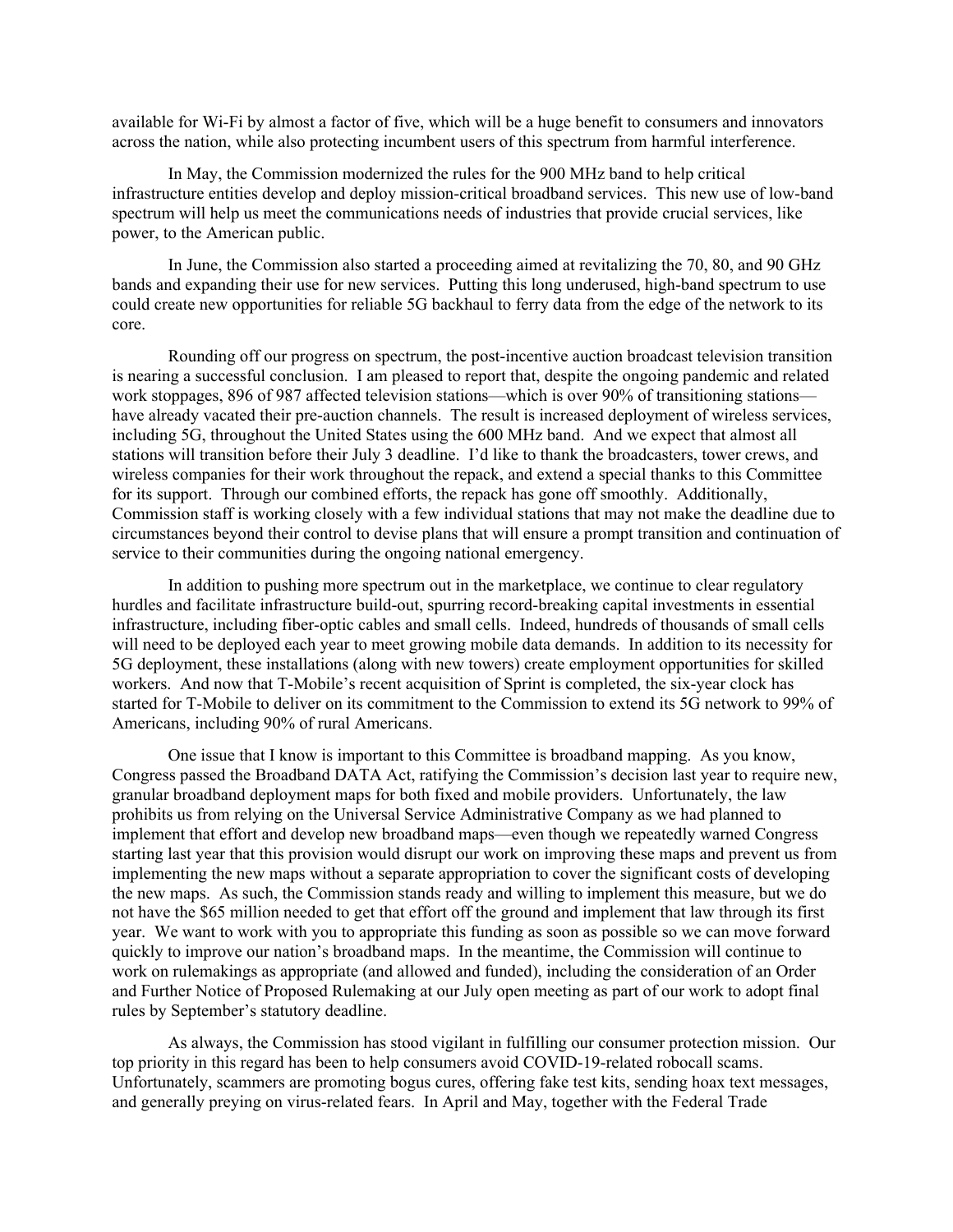Commission, we demanded that multiple gateway providers stop bringing COVID-19-related scam robocalls into the country. We warned that if they did not, they risked being cut off from U.S. phone networks. Our letters worked; each gateway provider told us within 24 hours that it was complying with our demand. Additionally, we've launched a COVID-19 Consumer Warnings and Safety Tips webpage to alert consumers to pandemic-related scam phone calls and texts.

Our decisive action regarding gateway providers comes on top of our already aggressive approach to robocalls—consistently our top source of consumer complaints. We've allowed telephone providers to block suspected, malicious, and illegal calls by default. And in March, the Commission unanimously adopted a Report and Order mandating the implementation of caller ID authentication technology known as STIR/SHAKEN. This technology enables phone companies to verify caller ID information transmitted with a call, helping them identify calls with illegally spoofed caller ID information before those calls reach Americans' phones. This action fulfills one of the major provisions of the TRACED Act—a bill championed by Senators Thune and Markey, and others on the Committee. We are on track with our implementation of the other components of the bill.

Earlier this year, we acted on the outstanding investigatory efforts of our Enforcement Bureau, proposing significant fines against the nation's four largest wireless carriers for selling access to their customers' location information without taking reasonable measures to protect against unauthorized access to that information. We let the carriers know, in no uncertain terms, that they may not disclose their customers' location information to a third party without their customers' express consent. This FCC will not tolerate phone companies putting Americans' privacy at risk.

We continue to protect American citizens and the national security of the United States. At our November 2019 meeting, the FCC unanimously adopted a rule prohibiting USF recipients from purchasing equipment or services from companies that pose a national security threat, and we initially designated Huawei and ZTE as covered companies for purposes of this rule.

But the Commission still needs your help on this issue. Since our last hearing, Congress passed the Secure and Trusted Communications Networks Act, which ratifies the Commission's proposal to require small, rural telecommunications companies to end their reliance on manufacturers that pose national security threats. I strongly support the rip-and-replace requirements Congress mandated, but that mandate came without money. Last November, we estimated a full-scale rip-and-replace program could cost up to \$2 billion—and we ordered an information collection to nail down those costs. As our staff works through the data that's been collected, we want to work with you to ensure that needed funds are appropriated so we can move forward quickly to implement this program and protect our nation's networks from national security threats.

Additionally, February 17, 2020 was the effective date of Kari's Law, which requires all new multi-line telephone systems—commonly used in hotels, office buildings, and college campuses—to directly route 911 calls, without the need to dial a prefix to reach an outside line. This will help save lives by enabling those who need it most to reach help immediately.

Another public safety issue involves suicide prevention and mental health. Suicide rates in this country are reaching levels not seen since World War II. Vulnerable populations are particularly at risk, such as veterans, rural Americans, and LGBTQ youth. Access to trained counselors could make the difference between life and death. And so, consistent with the call of Members of this Committee, we have proposed to designate 988 as a new, nation-wide, three-digit number for suicide prevention and mental health. I intend to ask my fellow Commissioners to adopt final rules making 988 the new threedigit number for suicide prevention and mental health at our July agenda meeting. If this number is implemented, those in crisis will only need to dial a three-digit number to be connected with trained professionals who staff the current National Suicide Prevention Lifeline.